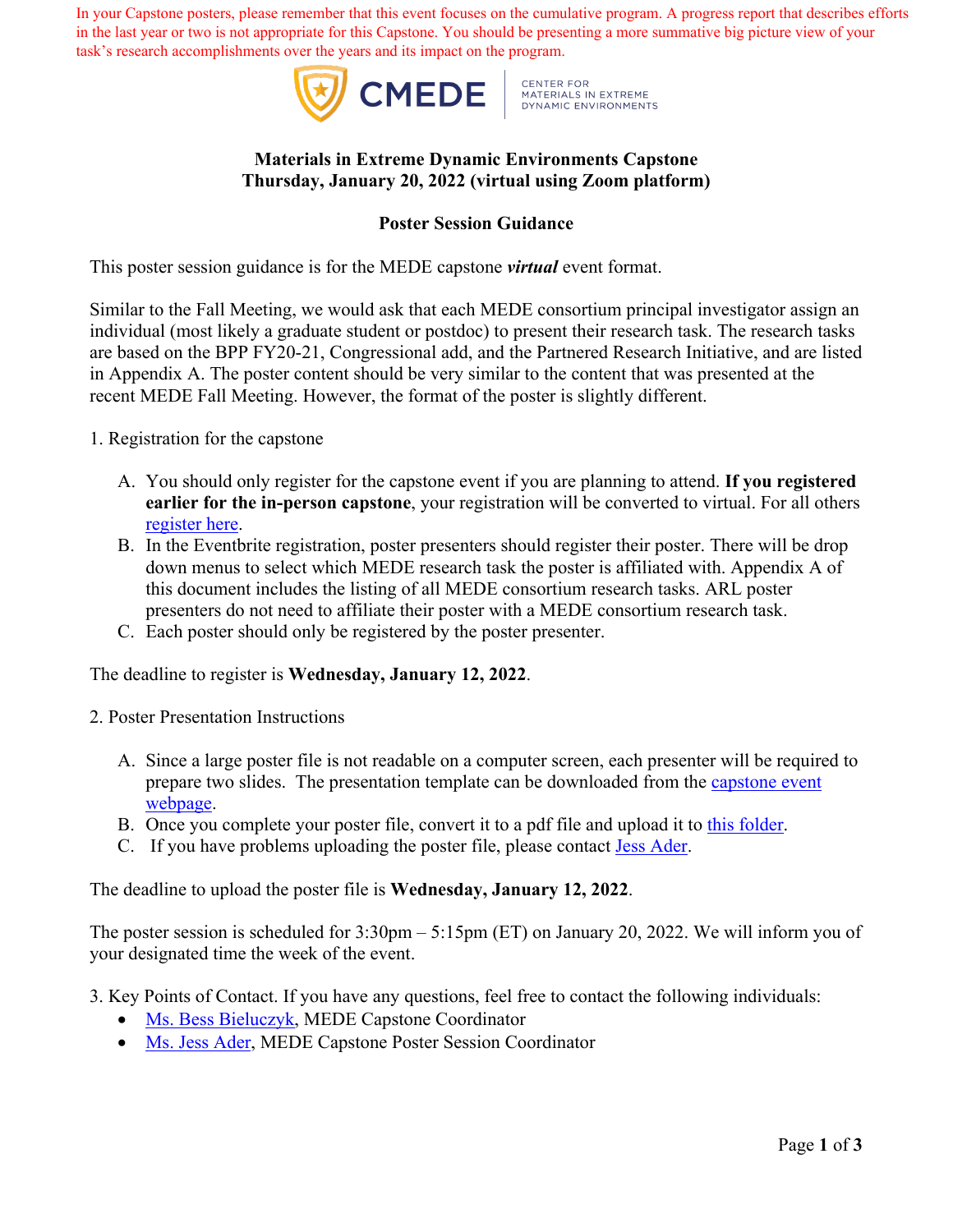

# **Appendix A: MEDE Research Tasks**

#### Metals CMRG

| <b>TASK#</b>          | <b>TASK TITLE</b>                              | <b>INSTITUTION</b> | $LEAD$ $PI(s)$           |
|-----------------------|------------------------------------------------|--------------------|--------------------------|
|                       | Microstructural influences on spall void       |                    |                          |
| 2021MetExHufnagel     | nucleation                                     | <b>JHU</b>         | Hufnagel                 |
|                       | Effects of solute atoms and precipitates on    |                    |                          |
|                       | deformation and twinning response in MgAI      |                    |                          |
| 2021MetExKimberley    | alloys                                         | <b>NMT</b>         | Kimberley                |
|                       | High Strain Rate Characterization, Thermal     |                    |                          |
|                       | Softening and Spallation of Mg and the new     |                    |                          |
| 2021MetExRamesh       | <b>CMRG</b> alloys                             | JHU                | Ramesh                   |
|                       | Physically-Informed Machine Learning For       |                    |                          |
| 2021MetModStuart      | <b>Material Deformations</b>                   | Caltech            | Stuart, Bhattacharya     |
|                       | The Interplay of Recrystallization and         |                    |                          |
| 2021MetModKochmann    | Precipitation during Mg Alloy Processing       | ETH Zurich         | Kochmann                 |
|                       | Optimal size, shape, spacing, and orientation  |                    |                          |
|                       | of grains, twins, and second-phase particles   |                    |                          |
|                       | for enhanced Mg spall resistance and ballistic |                    |                          |
| 2021MetModWilkerson   | performance                                    | <b>Texas AM</b>    | Wilkerson                |
|                       | Processing and Characterization of Novel Mg    |                    |                          |
| 2021MetProWeihs       | Alloys                                         | <b>JHU</b>         | Weihs, Hufnagel, Kecskes |
|                       | A Reduced-order Basis for High-throughput      |                    |                          |
|                       | Microstructure-Property Screening of           |                    |                          |
| 2021MetModJoshi       | Magnesium Alloys                               | Houston            | Joshi                    |
|                       | Mesoscale model of dynamic deformation of      |                    |                          |
| 2021MetModBhattcharya | magnesium                                      | Caltech            | Bhattacharya             |
| 2021PRI               | Partnered Research Initiative                  | <b>NCAT</b>        | Sankar, Xu, Yarmolenko   |

## Ceramics CMRG

| <b>TASK#</b>   | <b>TASK TITLE</b>                               | <b>INSTITUTION</b> | $LEAD$ $PI(s)$ |
|----------------|-------------------------------------------------|--------------------|----------------|
|                | Granular flow transitions and parameter         |                    |                |
|                | sensitivities in the integrative model to guide |                    |                |
| 2021CerMod     | materials by design                             | JHU                | Graham-Brady   |
|                | Materials Synthesis and Processing              |                    |                |
| 2021CerPro     | Integrative Task                                | Rutgers            | Haber          |
|                | Atomic-Resolution Characterization of Boron     |                    |                |
| 2021CerEx      | Icosahedra Ceramics                             | Lehigh             | Harmer, Marvel |
|                | TEM Characterization of Quasiplasticy in        |                    |                |
| 2021CerEx      | Boron Carbide                                   | JHU                | Hemker         |
|                | Canonical Experiments for the Ceramics          |                    |                |
| 2021CerEx      | <b>CMRG using HyFIRE</b>                        | JHU                | Ramesh         |
|                | High-Strain-Rate Experiments on CMRG            |                    |                |
| 2021CerEx      | Boron Carbide Materials and BC crystals         | <b>JHU</b>         | Ramesh         |
|                | Integrative Modeling subtask (distributed over  |                    |                |
| 2021CerMod     | all 3 mechanisms)                               | JHU                | Ramesh         |
|                | Calibrating and validating granular flow model  |                    |                |
|                | parameters to aid in integrative model          |                    |                |
| 2021 CerHurley | predictions and materials by design efforts     | JHU                | Hurley         |